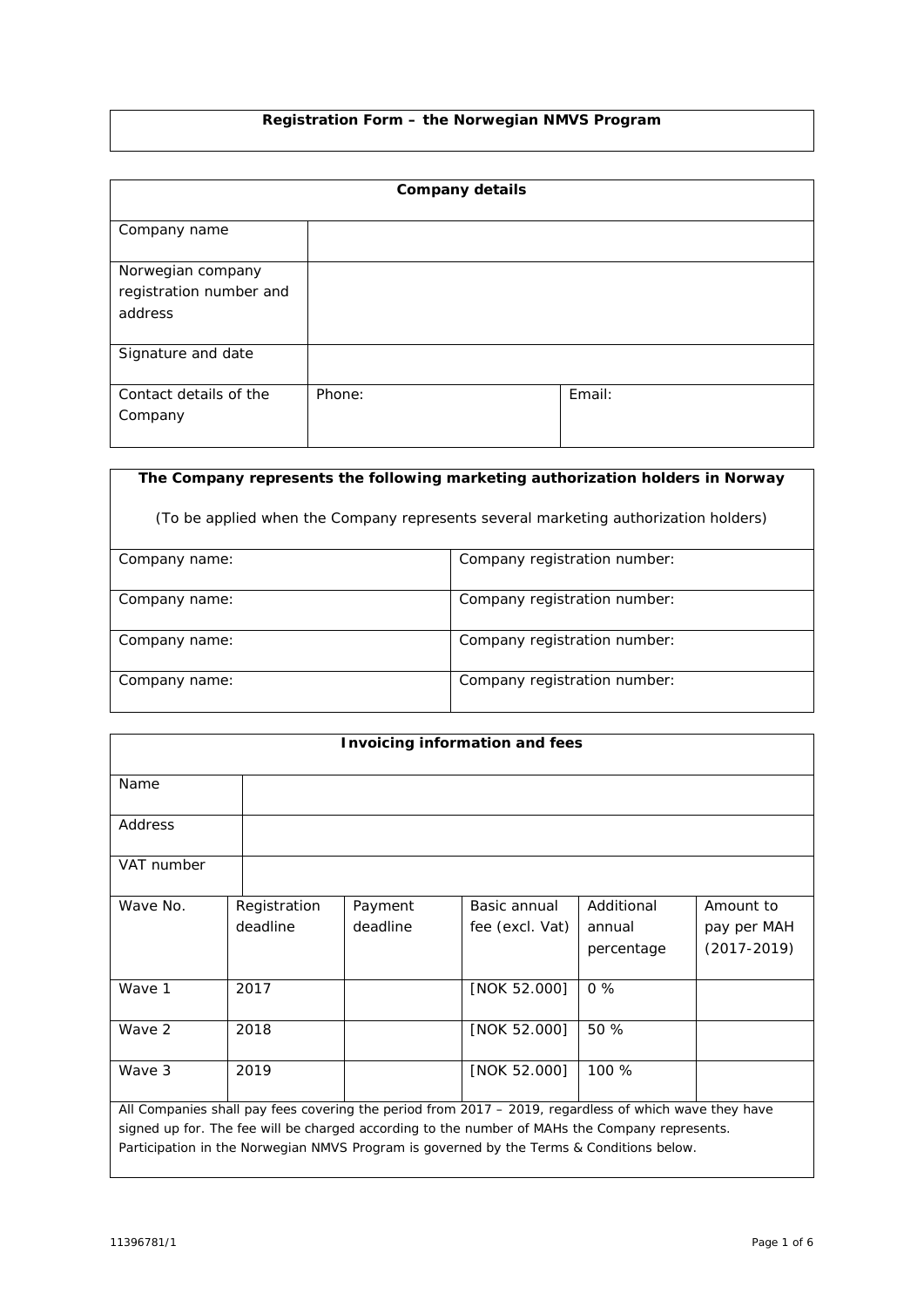# **TERMS & CONDITIONS**

These Terms & Conditions governs the relationship between:

(1) **NoMVeC AS**, a company registration number 818 142 382 ("**NoMVeC**"); and

(2) The Company entity set out in the Registration Form on the cover page (the "**Company**");

with respect to the Company's participation in the Norwegian NMVS Program (the "**Program**")

NoMVeC and the Company are together referred to as the "**Parties**" and individually as a "**Party**".

#### **1 DEFINITIONS**

**"Company"** means the Company entity set out in the Registration Form on the cover page;

"**Confidential Information**" means any and all technical and/or commercial information and other material of a Party relating to, without limitations, its business, business plans, financial details, customers, partners, intellectual property, facilities, products, techniques and/or processes whether in oral, written or electronic form, that is specifically marked or otherwise communicated as being confidential at the time of disclosure or reasonably should be understood as being confidential.

"**Delegated Regulation**" means the Commission Regulation (EU) 2016/161 of 2 October 2015 supplementing Directive 2001/83/EC of the European Parliament and of the Council by laying down detailed rules for the safety features appearing on the packaging of medicinal products for human use, including the implementing Norwegian law and/or regulation;

"**Directive**" means the Directive on Falsified Medicines 2011/62/EU of 8 June 2011 amending Directive 2001/83/EC on the Community code relating to medicinal products for human use, as regards the prevention of the entry into the legal supply chain of falsified medicinal products, including the relevant implementing Norwegian laws and regulations, as applicable;

"**Effective Date**" means the signature date set out by the Company on the Registration Form.

"**European Medicines Verification Organisation**" or "**EMVO**", means the non-profit legal entity established to set up and manage the European Hub in accordance with the Directive and Delegated Regulation;

"**European Medicines Verification System**" or "**EMVS**" means the European system for medicines verification set up and managed in accordance with Chapter VII of the Delegated Regulation. The EMVS consists of the European Hub and the National Systems and allows the wholesalers and retailers to verify the authenticity of medicinal products in accordance with the provisions of the Directive and the Delegated Regulation;

"**European Hub**" means the component of the EMVS under the responsibility of EMVO that serves as a central information and data router for the transmission of Data to and from the National Systems;

"**National (Medicines Verification) System**" or "**NMVS**" means a national medicines verification system that is connected to the European Hub and allows the wholesalers and retailers to verify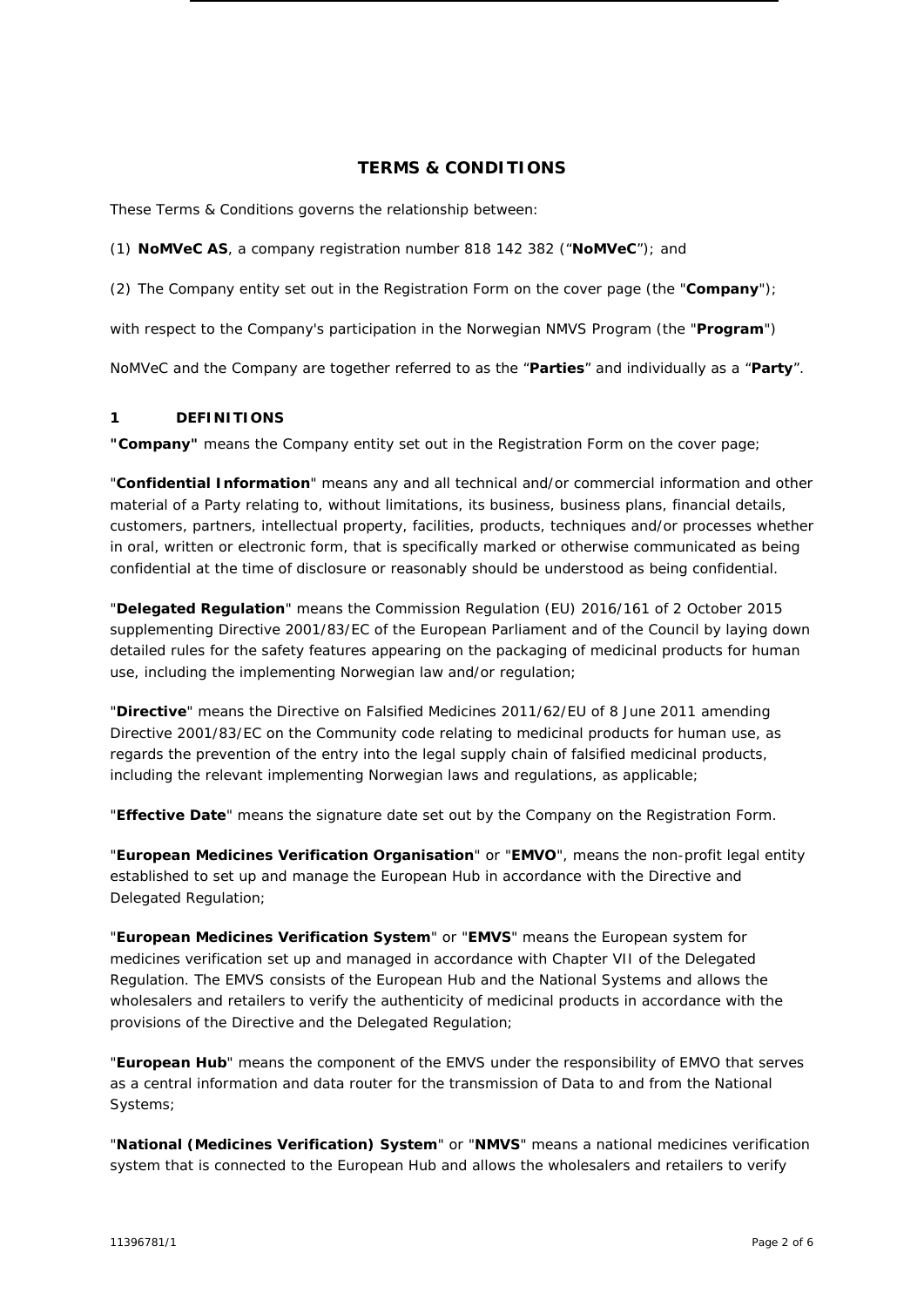the authenticity of medicinal products in accordance with the provisions of the Directive and the Delegated Regulation;

"**Norwegian NMVS**" means the national medicines verification system which is to be developed, implemented, operated and maintained in Norway.

"**Norwegian NMVS Program**" or "**Program**" means this document established for the purposes described in Section [2](#page-2-0) of these Terms & Conditions.

"**MAH**" means the Company as well as other holders of marketing authorization(s) for a medicinal product with effect on the territory of Norway. MAH also includes parallel importers of medicinal products in Norway, and other entities allowed to act legally in Norway as an MAH;

"**NoMVeC AS**" or "**NoMVeC**" is the private limited company responsible for the development, implementation and operation of the Norwegian NMVS on behalf of NoMVO.

"**NoMVO**" is the National Medicines Verification Organization of Norway, i.e. the non-profit legal entity established in accordance with the Delegated Regulation.

"**Registration Form"** means the cover page of this document, completed and signed by the Company.

## <span id="page-2-0"></span>**2 SUBJECT MATTER OF THE TERMS & CONDITIONS**

In the application of the Directive and the Delegated Regulation, A National Medicines Verification System will be established in Norway. The Norwegian NMVS will be part of the European Medicines Verification System, and will be developed, implemented and maintained by NoMVeC. The Norwegian NMVS will be operational by 8 February 2019 in accordance with the Directive and the Delegated Regulation.

Pursuant to the Directive and the Delegated Regulation, the costs of the development, implementation, operation and maintenance of the NMVS shall be borne by marketing authorization holders for medicinal products in the relevant market. Therefore, the Company, together with other MAHs, is responsible for the aforementioned costs for the Norwegian NMVS.

The Parties have therefore agreed to enter into the Program where NoMVeC will be responsible for the development, implementation, operation and maintenance of the Norwegian NMVS and the Company will bear its share of the costs for the foregoing and the financing of NoMVeC on the Terms & Conditions set out herein.

#### **3 OBLIGATIONS OF NOMVEC**

NoMVeC agrees and undertakes to:

- (i) Develop, implement, operate and maintain the Norwegian NMVS in accordance with the Directive and Delegated Regulation;
- (ii) Protect the Norwegian NMVS, including the access thereto, by good industry practice security measures.
- (iii) Use its reasonable efforts so that no malicious software, malware or other code is introduced into the Norwegian NMVS.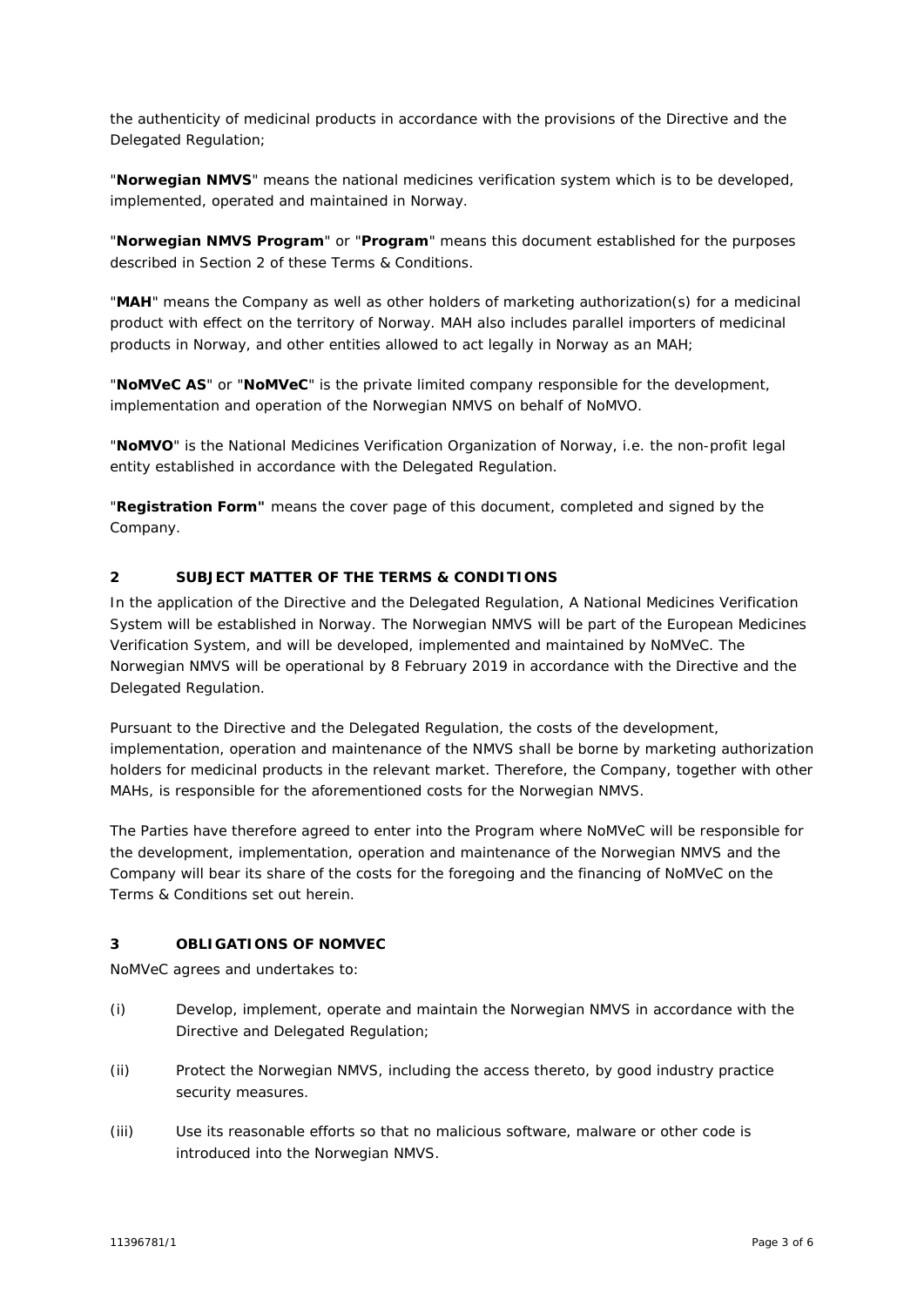- (iv) Implement into the Norwegian NMVS such updates as EMVO may require in accordance with the agreement entered into between NoMVeC and EMVO.
- (v) only give access to the Norwegian NMVS to authorized users in accordance with the Directive and Delegated Regulation, and to national competent authorities in accordance with Article 39 of the Delegated Regulation.

## **4 PAYMENT**

## **4.1 Fees and costs**

The Company shall be responsible for costs as set out in the Directive and the Delegated Regulation and subsequent amendments, currently comprising:

- (i) the administrative costs for NoMVeC,
- (ii) the costs for developing, implementing, operating and maintaining the Norwegian NMVS,
- (iii) the costs for connecting the Norwegian NMVS to the European Hub.

NoMveC has in accordance with recommendations from the European Federation of Pharmaceutical Industries and Associations ("**EFPIA**") and Medicines For Europe ("**MFE**") decided to adopt a yearly flat fee approach to cover the above mentioned costs.

The yearly fee which the Company is responsible for paying is set out in the Registration Form, and will depend on whether the Company made its first payments in 2017, 2018 or 2019. Furthermore, the aforesaid fee will be charged according to the number of MAHs the Company represents.

The Company acknowledges and agrees that both NoMVeC and NoMVO are non-profit entities, set up as a vehicle for each MAHs compliance with the Directive and Delegated Regulation. Thus, the Company agrees that the fees set out in the Registration Form are estimates, that might change inter alia due to the number of MAHs participating, cost increases from EMVO or if the costs for developing, implementing, operating and maintaining the Norwegian NMVS increase. NoMVeC has the right, at any time during the Program to adjust the fees set out in Registration Form. However, the number of MAHs participating in the Program, including the consequences this has on the yearly fee, will be calculated by the end of 31 December each year. NoMVeC shall notify the Company of any fee adjustments in advance.

The Company also acknowledges and agrees that it might be necessary to adjust the fees after 8 February 2019 when it is estimated that the Norwegian NMVS and the EMVS becomes operational on a full (day-to-day) scale.

## **4.2 Payment terms**

All fees which shall be paid by the Company are set out in Registration Form. Unless otherwise specified in the Registration Form, all fees are exclusive of any taxes and duties, including inter alia value added tax, withholding tax and similar taxes and duties, which the Company shall be responsible for paying. All fees are quoted in Norwegian kroner.

Payment shall be made within thirty (30) calendar days of the invoice date.

If the Customer fails to make payment by the agreed time, the Contractor shall be entitled to claim interest on any overdue amount, pursuant to the Act No. 100 of 17 December 1976 relating to Interest on Overdue Payments, etc. (Late Payment Interest Act).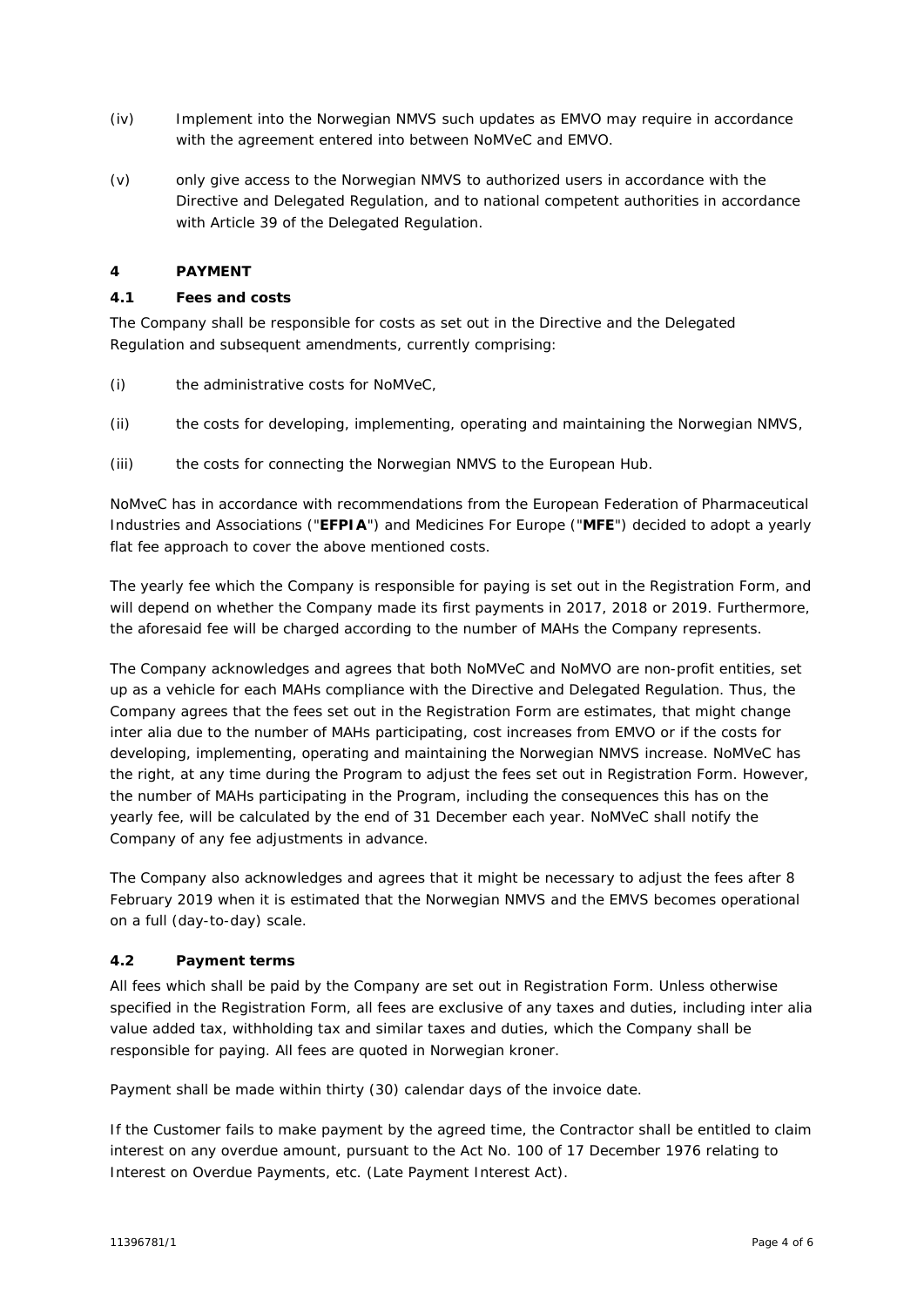The Company's invoicing address or electronic invoicing details are set out in the Registration Form. The Company shall inform NoMVeC immediately in case of any changes in its invoicing address.

If the fees are paid by a the Company on behalf of several MAHs, the Company shall in any case remain solely responsible and liable for the payment of the fees under this Program.

# **5 PROPRIETARY RIGHTS**

All intellectual property rights related to the Norwegian NMVS and the EMVS shall be owned by NoMVeC, NoMVO and EMVO unless owned by their service providers. The Company and the users of the Norwegian NMVS and the EMVS will not obtain any intellectual property rights to the Norwegian NMVS or EMVS.

## <span id="page-4-0"></span>**6 CONFIDENTIAL INFORMATION**

Each Party guarantees that all information of a confidential nature received from the other Party or their advisors before, during and after the conclusion of the Program shall remain confidential.

Each Party may disclose the other Party's Confidential Information to its affiliates, employees or subcontractors on a need to know basis for the purpose of this Program and under at least as stringent confidentiality obligations as set out in this Section [6.](#page-4-0)

The confidentiality obligations set out in this Section [6](#page-4-0) do not apply to material and information that (i) is generally available or otherwise public without the receiving Party being in breach of these Terms & Conditions; (ii) the receiving Party has received from a third party without breach of confidentiality; (iii) was in the possession of the receiving Party without confidentiality obligation prior to receiving the information from disclosing Party; or (iv) the receiving Party has independently developed without using the information or material received from the disclosing Party. The obligations under this Section [6](#page-4-0) will remain in force after termination of this Program.

## **7 LIABILITY**

Both Parties agree that NoMVeC shall not be liable towards the Company or any third party under or in connection with this Program or its Termination, in contract, pre-contract, tort or otherwise, for any

- (i) Economic loss (including loss of revenues, profits, contracts, business or anticipated savings);
- (ii) Any loss of goodwill or reputation;
- (iii) Any damage direct or indirect;

unless NoMVeC or anyone for whom it is responsible for has acted with gross negligence or willful misconduct for which liability cannot be limited by law.

The aforesaid losses include any special, indirect, incidental, statutory, punitive or consequential losses or damages as well as any losses or damages caused by interruption of operations.

## **8 TERM AND TERMINATION**

This Program shall commence on the Effective Date and remain effective unless terminated as provided herein.